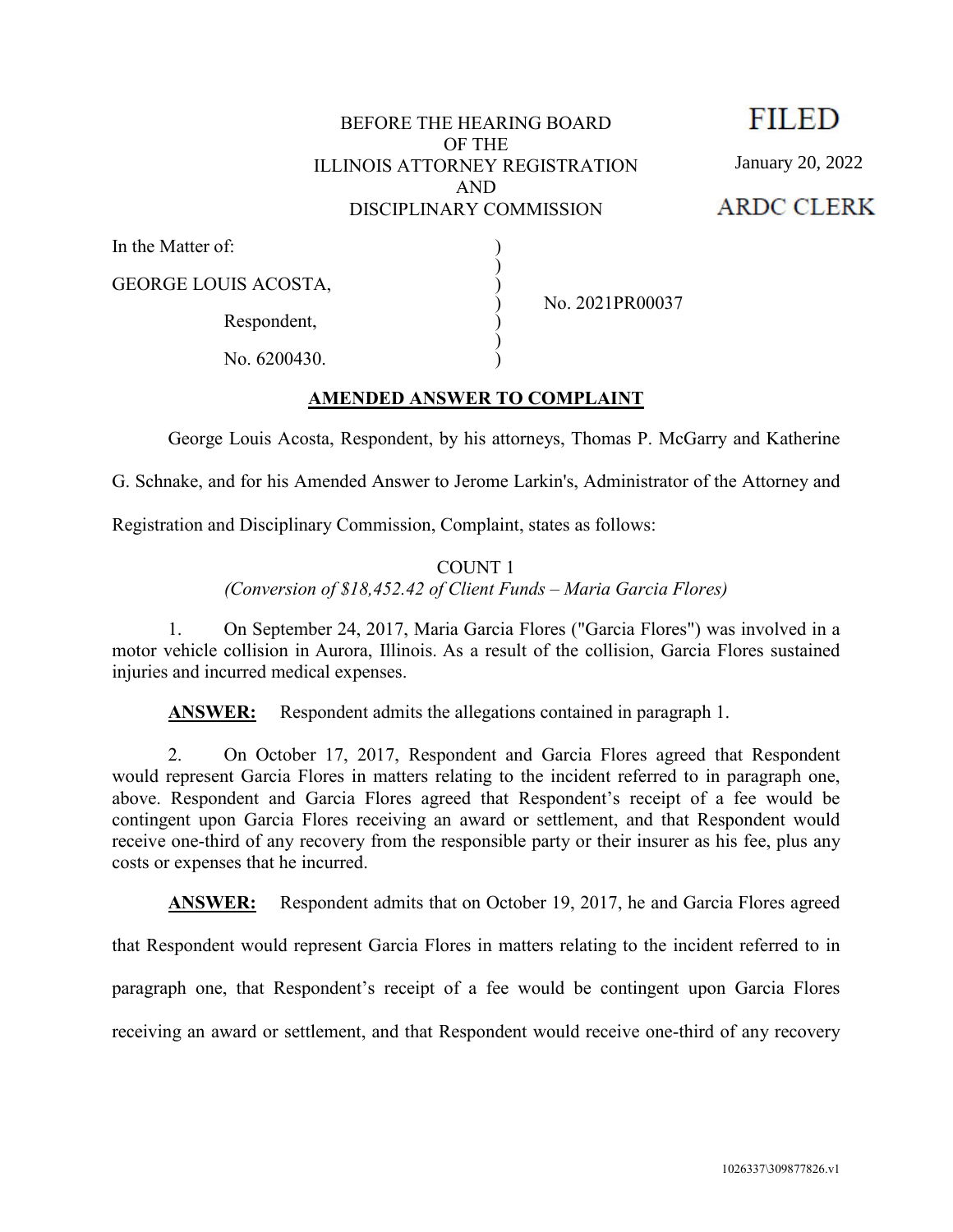from the responsible party or their insurer as his fee, plus any costs or expenses that he incurred.

Respondent denies the remaining allegations contained in paragraph 2.

3. After commencing his representation of Garcia Flores, Respondent submitted medical pay benefits ("MedPay") claims to Allstate, the insurance carrier for the owner of the automobile Garcia Flores was driving at the time of the September 24, 2017 collision. The MedPay claims Respondent submitted to Allstate were for medical charges incurred by Garcia Flores for treatment of her injuries sustained in the collision.

**ANSWER:** Respondent admits the allegations contained in paragraph 3.

4. On January 26, 2018, Allstate, in partial payment of Garcia Flores's MedPay claims, issued nine separate checks payable to Respondent's law firm and Garcia Flores amounting to a total of \$14,475.84.

**ANSWER:** Respondent admits the allegations contained in paragraph 4.

5. On February 2, 2018, Respondent deposited the nine checks referenced in paragraph four, above, into his client trust account at Chase Bank, with an account number ending in the four digits 2313 (hereinafter "Account 2313"). The account was entitled "George L. Acosta, LTD IOLTA Trust Account," and was used by Respondent as a depository of funds belonging to Respondent's clients, third parties, or, presently or potentially, to Respondent.

**ANSWER:** Respondent admits the allegations contained in paragraph 5.

6. On February 3, 2018, Respondent wrote check number 3152 on Account 2313, payable to the order of Maria Garcia Flores, in the amount of \$2,000. On the memo line of check number 3152, Respondent wrote "Advance on net settlement proceeds from MedPay."

**ANSWER:** Respondent admits the allegations contained in paragraph 6.

7. On February 8, 2018, Garcia Flores, or someone on her behalf, negotiated check number 3152, and Garcia Flores received \$2,000.

**ANSWER:** Respondent admits the allegations contained in paragraph 7.

8. On May 15, 2018, Allstate, in partial payment of Garcia Flores's MedPay claims, issued two additional checks payable to Respondent's law firm and Maria Mejia, Garcia Flores's maiden name, amounting to a total of \$5,976.75.

**ANSWER:** Respondent admits the allegations contained in paragraph 8.

9. On May 21, 2018, Respondent deposited the two checks referenced in paragraph 8, above, into Account 2313.

**ANSWER:** Respondent admits the allegations contained in paragraph 9.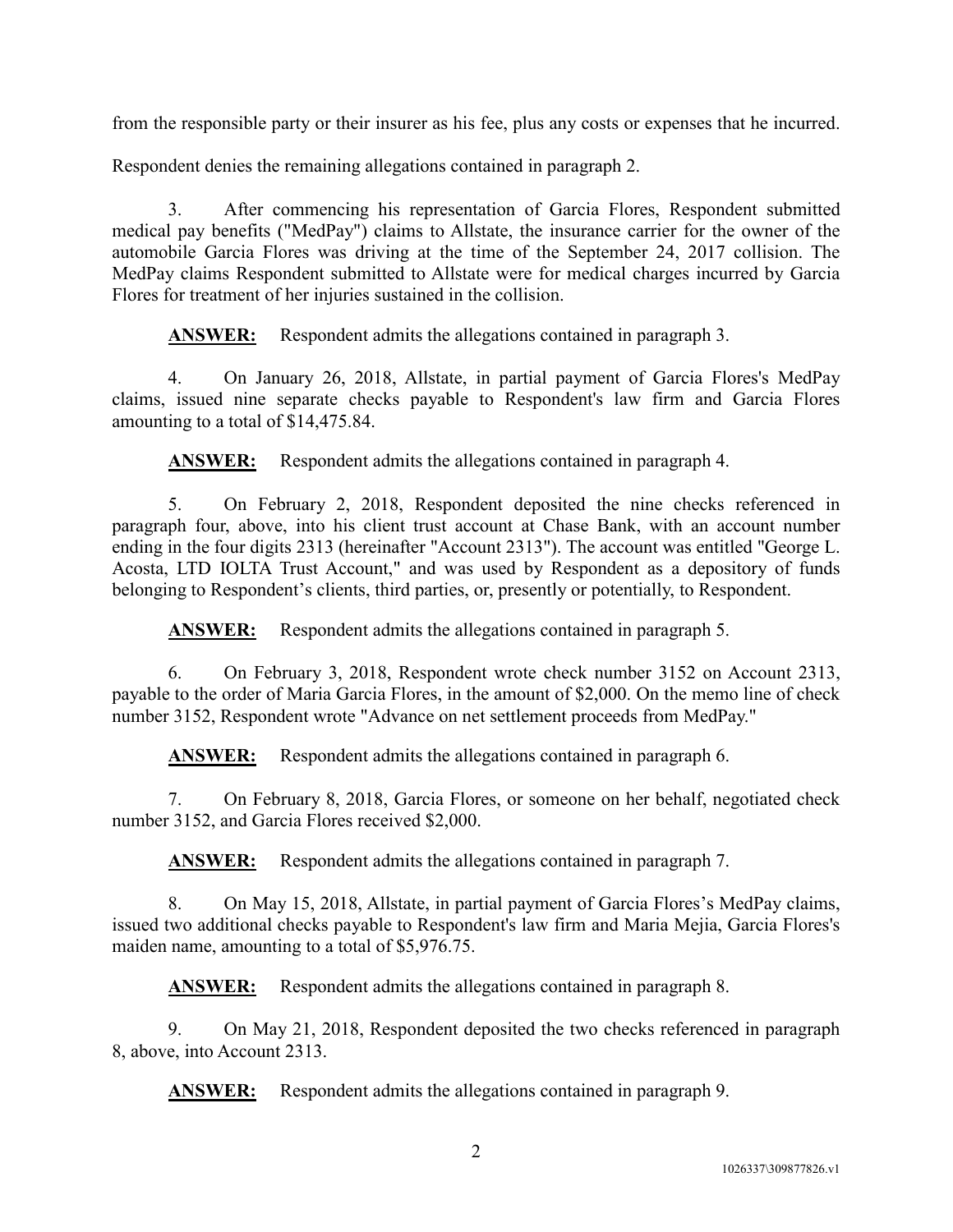10. As of June 5, 2018, as a result of the transactions referenced in paragraphs four through nine, above, Respondent had deposited a total of \$20,452.59 in MedPay benefits checks relating to Garcia Flores into Account 2313, and had disbursed a total of \$2,000 of those MedPay funds to Garcia Flores. As of June 5, 2018, Respondent had not made any additional disbursements of Garcia Flores's MedPay funds to Garcia Flores or to any lienholders on her behalf and, therefore, as of June 5, 2018, Respondent was required to maintain at least \$18,452.59 in Account 2313 on behalf of Garcia Flores or lienholders.

**ANSWER:** Respondent denies he was required to maintain at least \$18,452.59 in Account 2313 on behalf of Garcia Flores or lienholders because he believes he was entitled to draw a portion of that sum as his fees for services rendered in recovery of the MedPay benefits relating to Garcia Flores's personal injury claims. Respondent admits that he was required to maintain at least \$11,635.06 in Account 2313 on behalf of Garcia Flores or lienholders and admits the remaining allegations contained in paragraph 10.

11. On June 5, 2018, Respondent drew the balance in Account 2313 to \$0.17 by drawing checks on the account, or making other transfers, in payment of his personal or business obligations.

ANSWER: Respondent admits the allegations contained in paragraph 11.

12. As of June 5, 2018, Respondent had used \$18,452.42 of Garcia Flores's funds for his own personal or business purposes, without notice to, or authority from, Garcia Flores or Allstate. Respondent's use of those funds constitutes conversion.

**ANSWER:** Respondent admits that as of June 5, 2018, he had used a portion of Garcia Flores's funds for his own personal or business purposes, without notice to, or authority from, Garcia Flores or Allstate, but denies that the sum of Garcia Flores's funds was \$18,452.52. Respondent restates and incorporates his answer to paragraph 10. Respondent denies the pleading of a legal conclusion that he engaged in conversion. Conversion is not a violation of the Rules of Professional Conduct in accordance with the mandate of *In re Karavidas*, 2013 IL 11567. Respondent denies the remaining allegations contained in paragraph 12.

13. At the time Respondent engaged in conversion of those funds, Respondent knew that he was using the funds for his own personal or business purposes, and, in doing so, he acted dishonestly.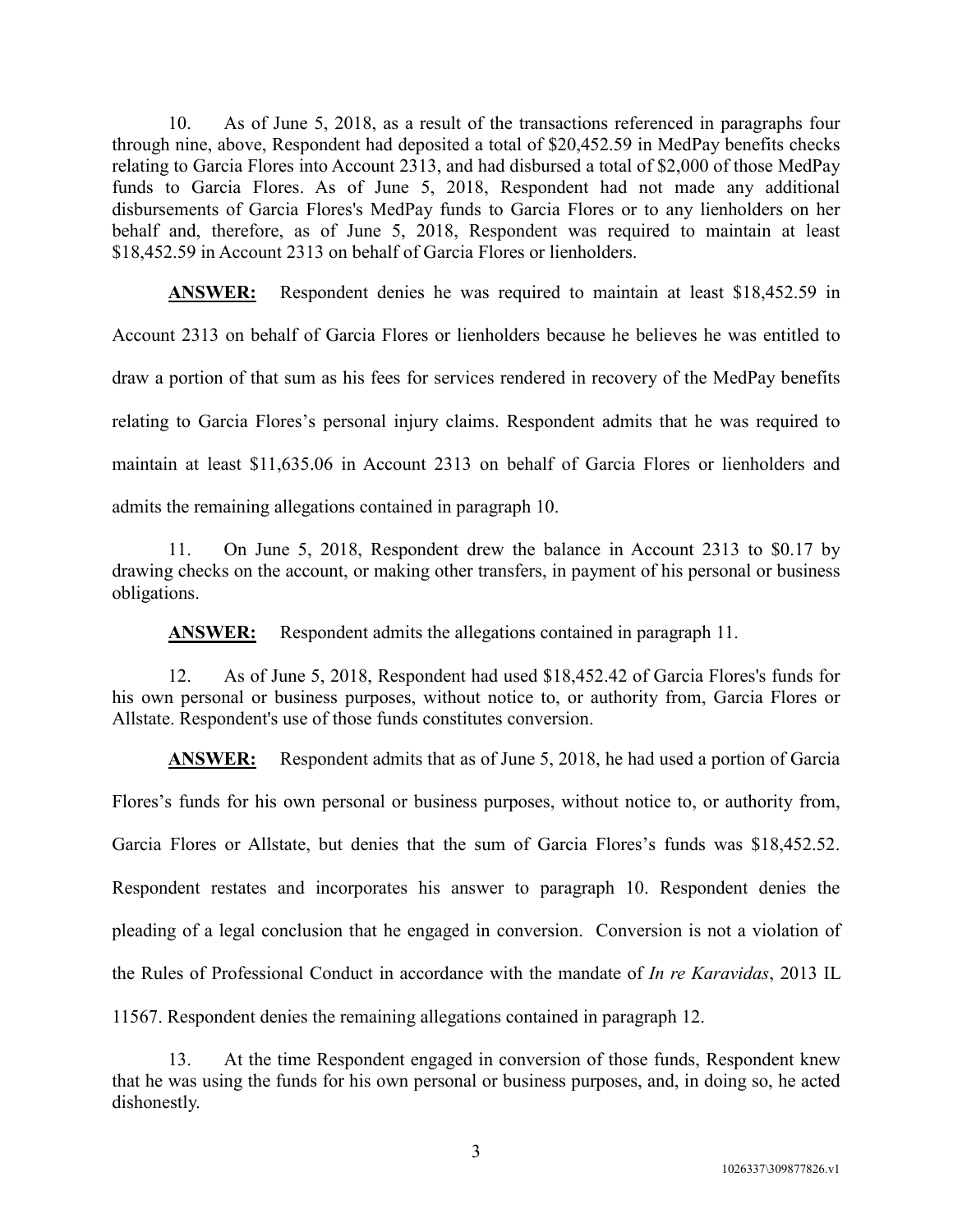**ANSWER:** Respondent denies the allegations contained in paragraph 13.

14. By reason of the conduct described above, Respondent has engaged in the following misconduct:

- a. failure to hold property of clients or third persons that is in a lawyer's possession in connection with a representation separate from the lawyer's own property, by conduct including causing the balance in Account 2313 to fall below the amount belonging to Maria Garcia Flores on June 5, 2018, thereby converting a total of \$18,452.42 that belonged to Garcia Flores or Allstate for his own personal or business purposes, in violation of Rule 1.15(a) of the Illinois Rules of Professional Conduct (2010); and
- b. conduct involving dishonesty, fraud, deceit, or misrepresentation, by conduct including knowingly using a total of \$18,452.42 of Garcia Flores's funds for his own personal or business purposes, without authority, in violation of Rule 8.4(c) of the Illinois Rules of Professional Conduct (2010).

**ANSWER:** Respondent admits that he failed to hold property of clients that was in his

possession in connection with a representation separate from the his own property as required by

Rule 1.15(a), and caused the balance in Account 2313 to fall below the amount belonging to

Maria Garcia Flores on June 5, 2018 for his own personal or business purposes. Respondent

denies each and every remaining allegation contained in paragraph 14.

# COUNT II

# *(Conversion of \$6,732.83 of client and funds – Ben Evangelista)*

15. On February 6, 2017, Ben Evangelista ("Evangelista") was involved in bicycle collision in Algonquin, Illinois. As a result of the collision, Evangelista sustained injuries and incurred medical expenses.

**ANSWER:** Respondent admits the allegations contained in paragraph 15.

16. In or about 2017, Respondent and Evangelista agreed that Respondent would represent Evangelista in matters relating to the incident described in paragraph 15, above. Respondent and Evangelista agreed that Respondent's receipt of a fee would be contingent upon Evangelista receiving an award or settlement from the responsible party or their insurer, and that Respondent Allstate would receive one-third of any recovery as his fee, plus any costs and expenses that he incurred.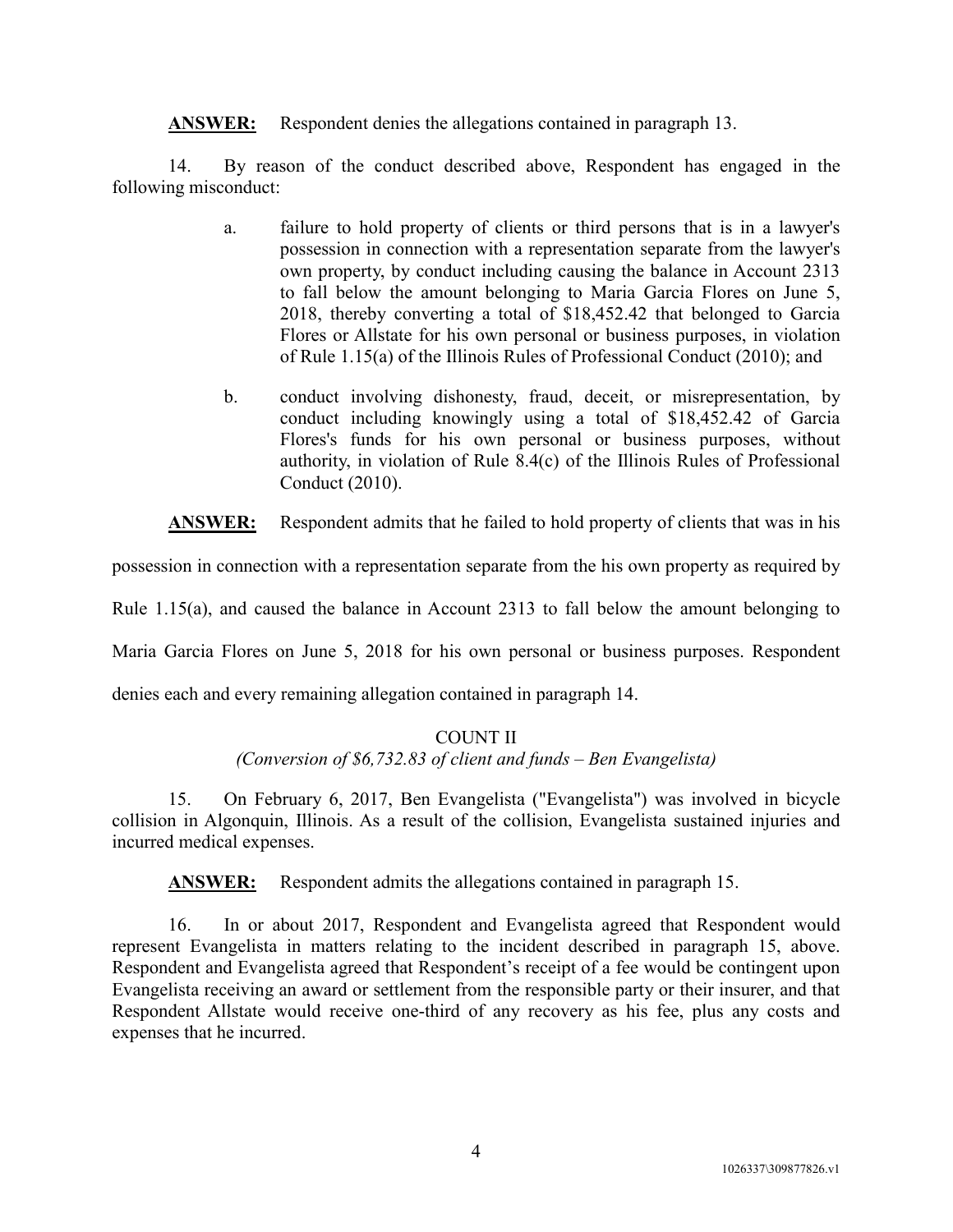**ANSWER:** Respondent admits that in or about 2017, Respondent and Evangelista agreed that Respondent would represent Evangelista in matters relating to the incident described in paragraph 15, above. Respondent further admits that he and Evangelista agreed that Respondent's receipt of a fee would be contingent upon Evangelista receiving an award or settlement from the responsible party or their insurer, and that Respondent would receive onethird of any recovery as his fee, plus any costs and expenses that he incurred. Respondent denies the remaining allegations contained in paragraph 16.

17. On or about August 9, 2018, Evangelista and the at-fault driver agreed to a settlement of the matters referenced in paragraph 15, above, for a total settlement amount of \$234,534.44. Pursuant to the representation agreement referenced in paragraph 16, above, Respondent was entitled to receive no more than \$78,178.15 as his legal fee, plus an additional \$222.86 as reimbursement for costs or expenses relating to the representation, and Evangelista and lienholders were entitled to the remaining \$156,133.43.

**ANSWER:** Respondent admits the allegations contained in paragraph 17.

18. On August 9, 2018, American Family Insurance, the at-fault driver's insurance carrier, issued check number 0000769932, which had been made payable to the order of Respondent's law firm and Evangelista in the amount of \$234,534.44.

**ANSWER:** Respondent admits the allegations contained in paragraph 18.

19. On August 13, 2018, Respondent deposited check 0000769932, referenced in paragraph 18, above, into Account 2313. Respondent was required to maintain at least \$156,133.43, which was the amount of the recovery less Respondent's fees and expenses, in Account 2313 until he made disbursement of Evangelista's settlement proceeds to Evangelista and to any lienholders in satisfaction of liens.

**ANSWER:** Respondent admits the allegations contained in paragraph 19.

20. On August 22, 2018, Respondent wrote check number 3179 on Account 2313, payable to the order of Evangelista in the amount of \$80,000. On the memo line on check number 3179, Respondent typed "B. Evangelista – Interim Distribution of net proceeds." On or about August 24, 2018, Evangelista, or someone on his behalf, negotiated check number 3179, and Evangelista received \$80,000 of his settlement proceeds.

**ANSWER:** Respondent admits the allegations contained in paragraph 20.

21. On September 14, 2018, Respondent wrote check number 3181 on Account 2313, payable to the order of Blue Cross Blue Shield, in the amount of \$120.72. On the memo line,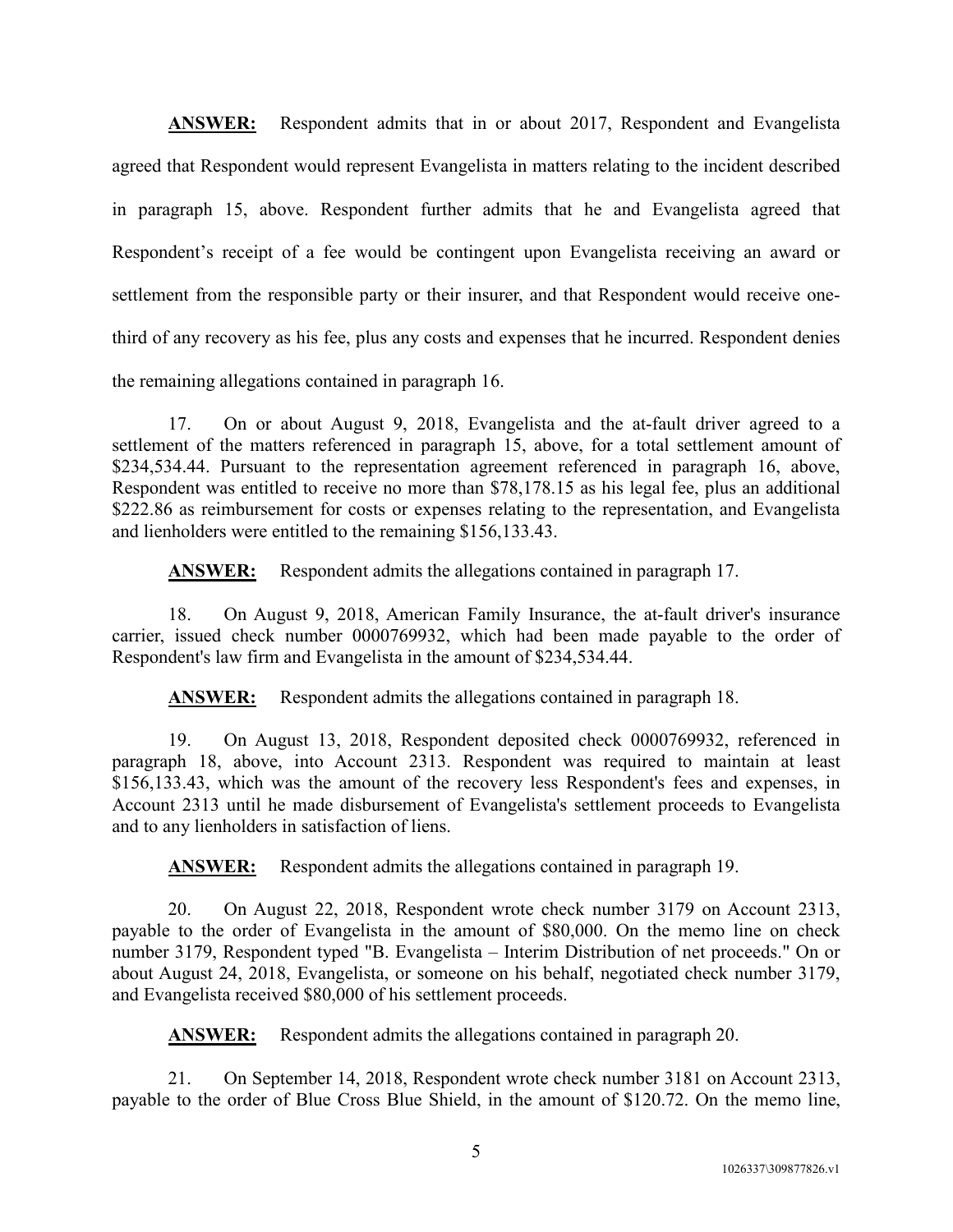Respondent typed "Event #13387366 – Ben Evangelista subro, lien pay." Blue Cross Blue Shield was Evangelista's health insurance provider, and possessed an insurance subrogation lien in the amount of \$120.72 on Evangelista's settlement proceeds.

**ANSWER:** Respondent admits the allegations contained in paragraph 21.

22. As of September 28, 2018, following the distributions described in paragraphs 20 and 21, above, Respondent had not distributed \$76,012.71 of Evangelista's settlement proceeds to Evangelista and any remaining lienholders and, therefore, was required to maintain at least \$76,012.71 in Account 2313 on behalf of Evangelista and the remaining lienholders. However, on September 28, 2018, Respondent drew the balance in Account 2313 to \$69,279.88 by drawing checks on the account, or making other transfers, in payment of his personal or business obligations.

**ANSWER:** Respondent admits that as of September 28, 2018, following the distributions described in paragraphs 20 and 21, above, Respondent had not distributed \$76,012.71 of Evangelista's settlement proceeds to any remaining lienholders and, therefore, was required to maintain at least \$76,012.71 in Account 2313 on behalf of the remaining lienholders. Respondent admits that on September 28, 2018, Respondent drew the balance in Account 2313 to \$69,279.88 by drawing checks on the account, or making other transfers, in payment of his personal or business obligations. Respondent denies the remaining allegations contained in paragraph 22.

23. As of September 28, 2018, as a result of the transactions referenced in paragraph 22, above, Respondent had used \$6,732.83 of Evangelista's remaining settlement proceeds for his own personal and business purposes, without notice to, or authority from, Evangelista or any remaining lienholders. Respondent's use of those funds constitutes conversion.

**ANSWER:** Respondent admits the factual allegations contained in paragraph 23 but denies to the pleading of a legal conclusion that he engaged in conversion. Conversion is not a violation of the Rules of Professional Conduct in accordance with the mandate of *In re Karavidas*, 2013 IL 11567. Respondent denies the remaining allegations contained in paragraph 23.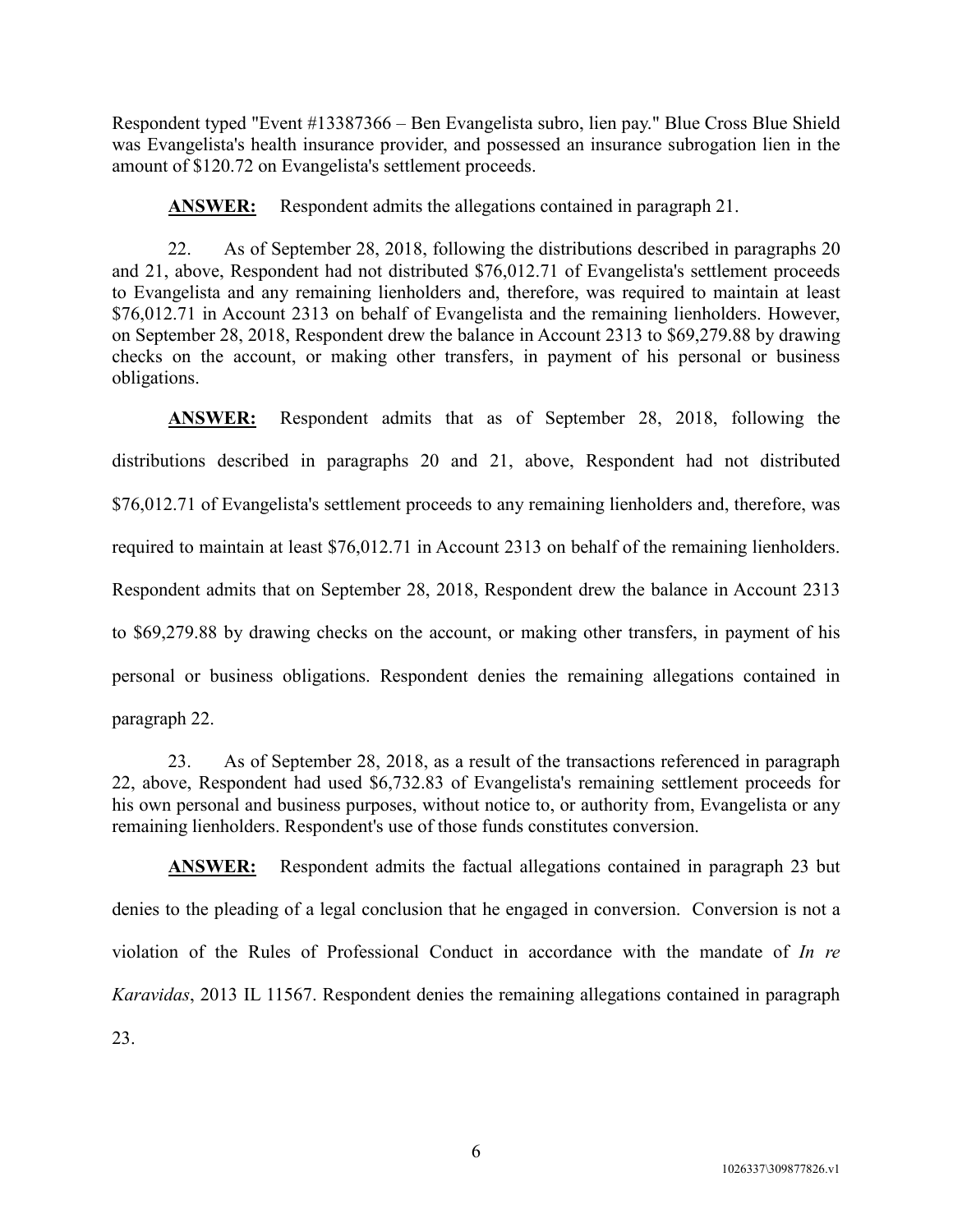24. At the time Respondent engaged in the conversion of those funds, Respondent knew that he was using the funds for his own personal or business purposes, and, in doing so, he acted dishonestly.

**ANSWER:** Respondent denies the allegations contained in paragraph 24.

25. By reason of the conduct described above, Respondent has engaged in the following misconduct:

- a. failure to hold property of clients or third persons that is in a lawyer's possession in connection with a representation separate from the lawyer's own property, by conduct including causing the balance in Account 2313 to fall below the amount then belonging to Ben Evangelista on September 28, 2018, thereby converting a total of \$6,732.83 that belonged to Evangelista and remaining lienholders for his own personal or business purposes, in violation of Rule 1.15(a) of the Illinois Rules of Professional Conduct (2010); and
- b. conduct involving dishonesty, fraud, deceit, or misrepresentation, by conduct including knowingly using a total of \$6,732.83 of settlement funds that belonged to Ben Evangelista for his own personal and business purposes, without authority, in violation of Rule 8.4(c) of the Illinois Rules of Professional Conduct (2010).

**ANSWER:** Respondent admits that he failed to hold property of third persons that was

in his possession in connection with a representation separate from his own property as required

by Rule 1.15(a), and caused the balance in Account 2313 to fall below the amount then

belonging to lienholders on September 28, 2018 for his own personal or business purposes.

Respondent denies each and every remaining allegation contained in paragraph 25.

# COUNT III *(Conversion of \$39,000 of client funds – Samy Awad)*

26. On or about March 4, 2016, Samy Awad ("Awad"), a minor, was involved in an automobile collision in unincorporated Kane County, Illinois. As a result of the collision, Awad sustained injuries and incurred medical expenses.

**ANSWER:** Respondent admits the allegations contained in paragraph 26.

27. In 2017, Respondent and Awad's parents agreed that Respondent would represent Awad in matters relating to the incident described in paragraph 26, above. Respondent and Awad's parents agreed Respondent's receipt of a fee would be contingent upon Awad receiving an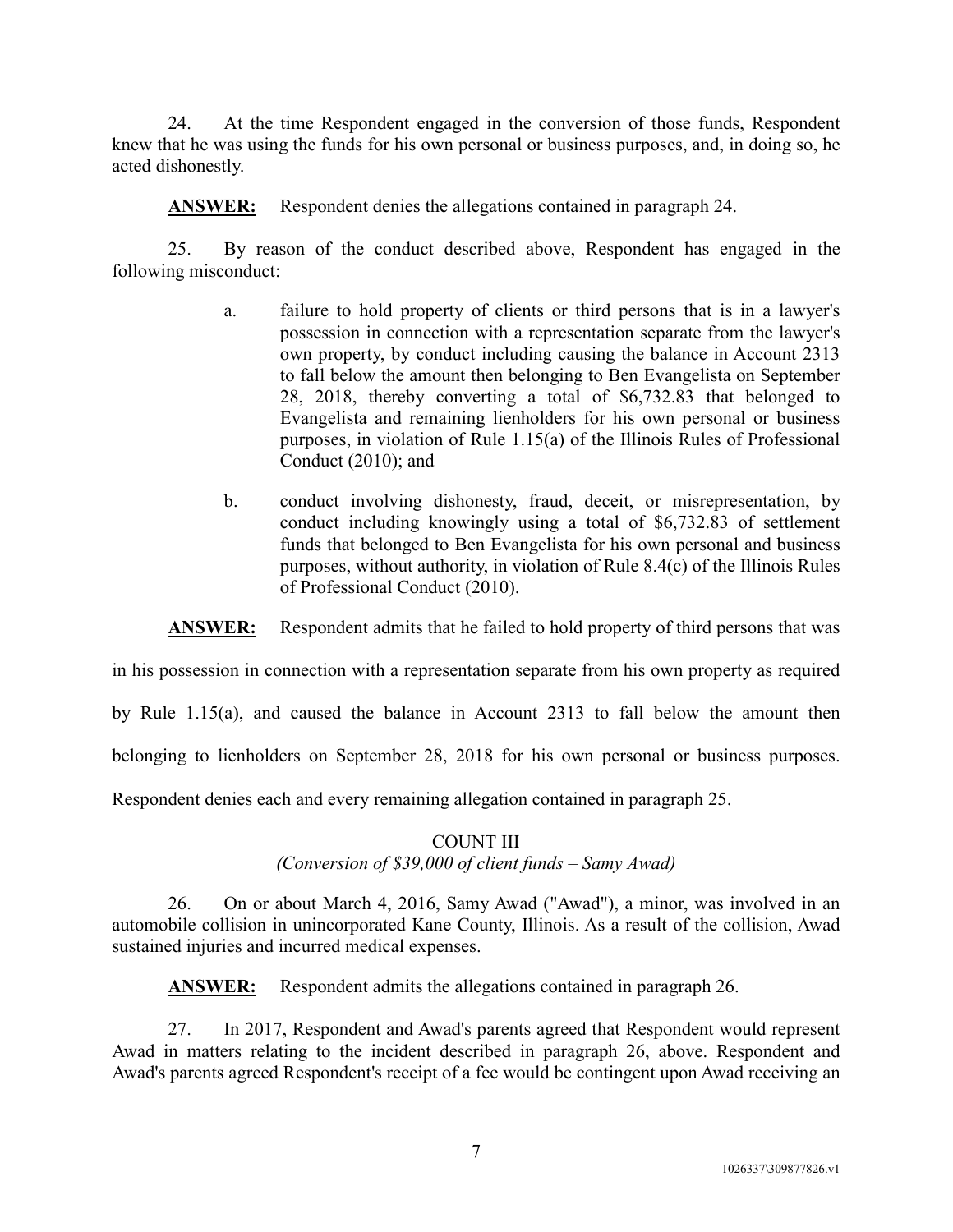award or settlement from the responsible parties and their insurers, and that Respondent would receive one-third of any recovery as his fee, plus any costs and expenses that he incurred.

**ANSWER:** Respondent admits that in 2017, Respondent and Awad's parents agreed that Respondent would represent Awad in matters relating to the incident described in paragraph 26, above. Respondent further admits that he and Awad's parents agreed Respondent's receipt of a fee would be contingent upon Awad receiving an award or settlement from the responsible parties and their insurers. Respondent denies that said agreement was for one-third of any recovery and denies the remaining allegations contained in paragraph 27.

28. On or about October 11, 2018, Awad and the at-fault driver agreed to a settlement of the matter referenced in paragraph 26, above, for a total settlement amount of \$117,000.00. Comprising the settlement amount was \$102,000 from the at-fault driver's insurance carriers, and \$15,000 from the at-fault driver personally. The handling of the settlement funds was subject to the Kane County Circuit Court's approval, as Awad was a minor. Pursuant to the court's order approving the settlement in case number 17 L 90, \$7,276.32 were to be paid to medical lienholders which had treated Awad for injuries Awad sustained in the incident referenced in paragraph 26, above, Respondent was entitled to receive \$29,250.00 as his legal fee, plus an additional \$1,403.68 as reimbursement for costs or expenses related to the representation, and Awad was entitled to the remaining \$79,070.00.

**ANSWER:** Respondent admits that on or about October 11, 2018, Awad and the atfault driver agreed to a settlement of the matter referenced in paragraph 26, above, for a total settlement amount of \$117,000.00. Respondent admits that comprising the settlement was a total of \$15,000 from the at-fault driver personally. Respondent admits that the handling of the settlement funds was subject to the Kane County Circuit Court's approval, as Samy Awad was a minor. Respondent admits that pursuant to the court's order approving the settlement in case number 17 L 90, \$7,276.32 were to be paid to medical lienholders which had treated Awad for injuries Awad sustained in the incident referenced in paragraph 26, above, Respondent was entitled to receive \$29,250.00 as his legal fee, plus an additional \$1,403.68 as reimbursement for costs or expenses related to the representation, and Awad was entitled to the remaining \$79,070.00. Respondent denies the remaining allegations contained in paragraph 28.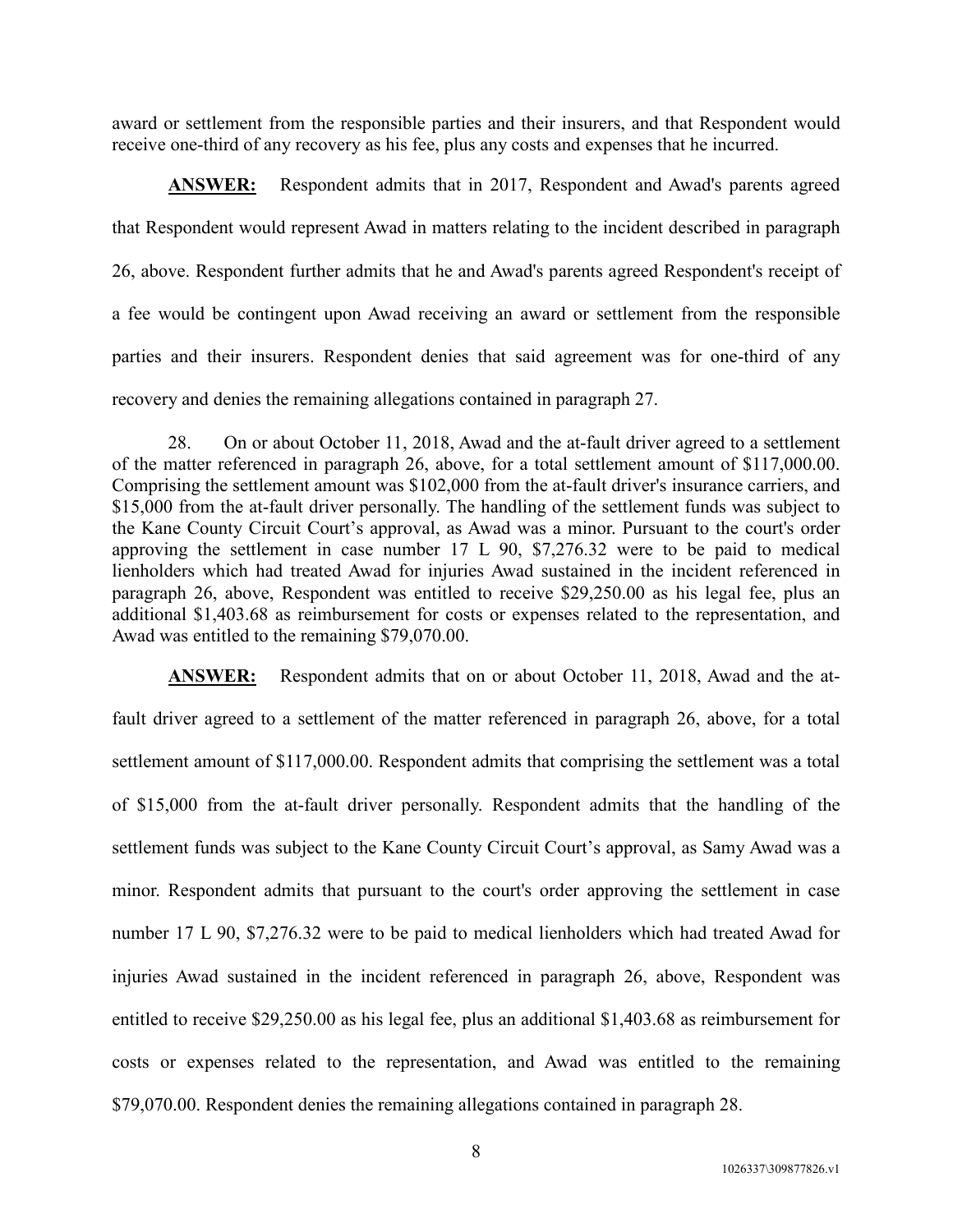29. On October 23, 2018, State Farm, one of the at-fault driver's insurance carriers referenced in paragraph 28, above, issued check number 101120038J, which had been payable to the order of Respondent's law firm and Awad's parents in the amount of \$100,000.

**ANSWER:** Respondent admits the allegations contained in paragraph 29.

30. On October 29, 2018, Respondent deposited check 101120038J, referenced in paragraph 29, above, into Account 2313.

**ANSWER:** Respondent admits the allegations contained in paragraph 30.

31. On October 22, 2018, Travelers, another of the at-fault driver's insurance carriers referenced in paragraph 28, above, issued check number 89719921, which had been made payable to the order of Respondent's law firm and Awad's parents in the amount of \$2,000.

**ANSWER:** Respondent admits that on October 22, 2018, Travelers issued check number 89719921, which had been made payable to the order of Respondent's law firm and

Awad's parents in the amount of \$2,000. Respondent denies that Travelers was the insurer of the

at-fault driver and denies the remaining allegations contained in paragraph 31.

32. On November 1, 2018, Respondent deposited check 89719921, referenced in paragraph 31, above, into Account 2313.

**ANSWER:** Respondent admits the allegations contained in paragraph 32.

33. On November 11, 2018, the at-fault driver issued check 2250, which had been made payable to the order of Respondent's law firm and Awad's parents in the amount of \$10,000.

**ANSWER:** Respondent admits that on November 12, 2018, the at-fault driver issued check 2250, which had been made payable to the order of Respondent's law firm and Awad's parents in the amount of \$10,000. Respondent denies the remaining allegations contained in paragraph 33.

34. On November 19, 2018, Respondent deposited check number 2250, referenced in paragraph 33, above, into Account 2213.

**ANSWER:** Respondent admits the allegations contained in paragraph 34.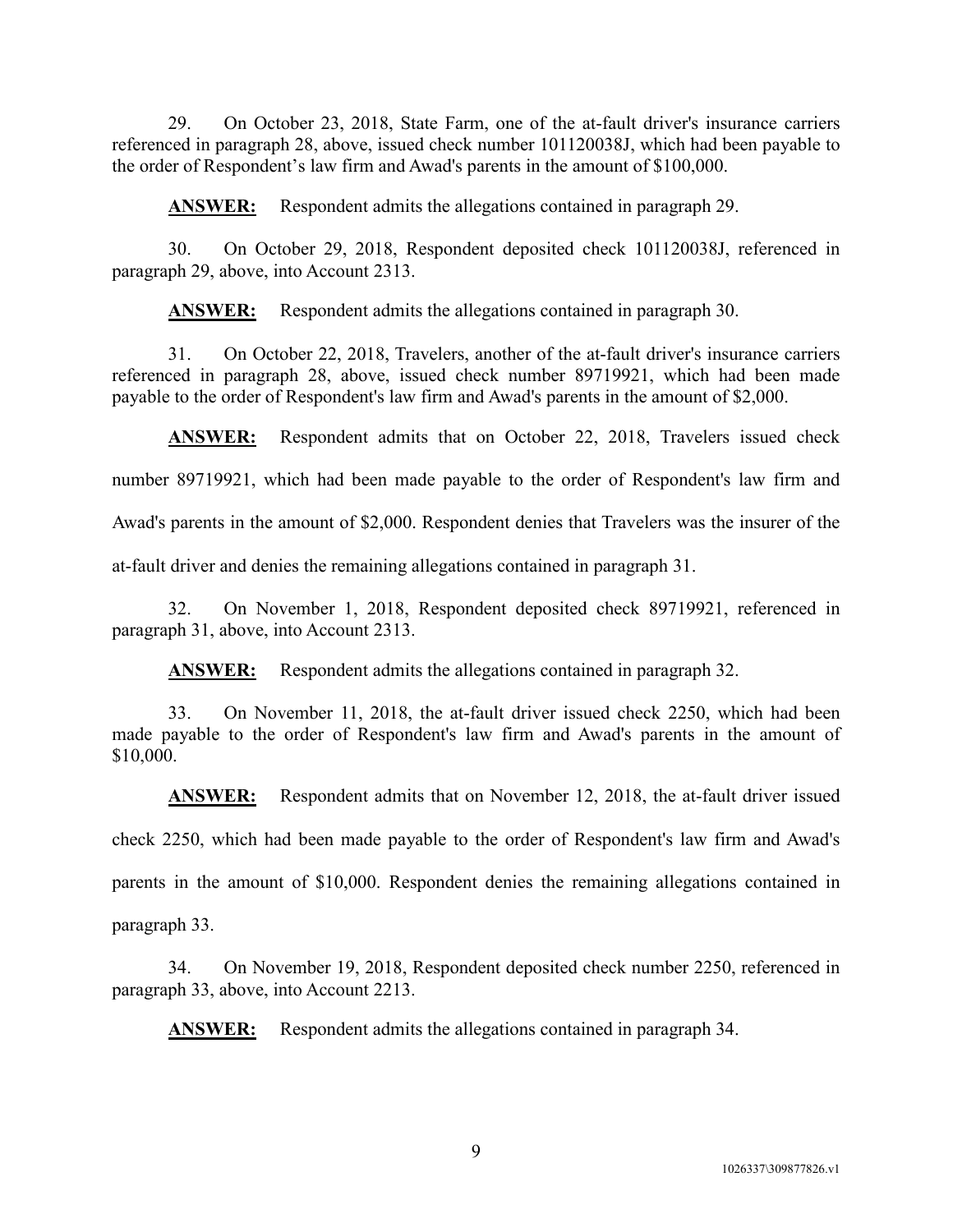35. On December 26, 2018, the at-fault driver issued check number 2258, which had been made payable to the order of Respondent's law firm and Awad's parents in the amount of \$5,000.

**ANSWER:** Respondent admits the allegations contained in paragraph 35.

36. On December 31, 2018, Respondent deposited check number 2258, referenced in paragraph 35, above, into Respondent's operating account at Chase Bank, which ended in the four digits 7580 ("Account 7580"). The account was entitled "George L. Acosta, LTD" and was an account into which Respondent deposited business and operating funds and from which Respondent paid business and operating expenses.

**ANSWER:** Respondent admits the allegations contained in paragraph 36.

37. As of February 14, 2018, as a result of the transactions described in paragraphs 29 through 34, above, Respondent had deposited a total of \$112,000 into Account 2213, and as a result of the transactions described in paragraphs 35 through 36, above, had deposited a total of \$5,000 into Account 7580. From those amounts, Respondent paid \$7,276.32 to the lienholders, and, after his December 31, 2018 deposit of \$5,000 into Account 7580 referenced in paragraph 36, above, was entitled to no more than an additional \$25,653.68 as his fee and as reimbursement for expenses, leaving a total of \$79,070.00 to be distributed to Awad. As of that date, Respondent had not distributed any settlement proceeds to Awad's parents and, therefore, was required to maintain at least \$79,070.00 in Account 2313 on behalf of Awad. However, on February 14, 2019, Respondent drew the balance in Account 2313 to \$40,070.00 by drawing checks on the account, or making other transfers, in payment of his personal or business obligations.

**ANSWER:** Respondent denies that the events alleged in paragraph 37 occurred in

2018. Respondent further denies that as of February 14, 2019, he was entitled to an additional

\$25,653.68 as his fee and as reimbursement for expenses. Respondent admits the remaining

allegations contained in paragraph 37.

38. As of February 14, 2019, Respondent had used \$39,000 of Awad's settlement proceeds for his own personal or business purposes without notice to, or authority from, Awad or Awad's parents. Respondent's use of those funds constitutes conversion.

**ANSWER:** Respondent admits the factual allegations contained in paragraph 38 but denies to the pleading of a legal conclusion that he engaged in conversion. Conversion is not a violation of the Rules of Professional Conduct in accordance with the mandate of *In re Karavidas*, 2013 IL 11567. Respondent denies the remaining allegations contained in paragraph

38.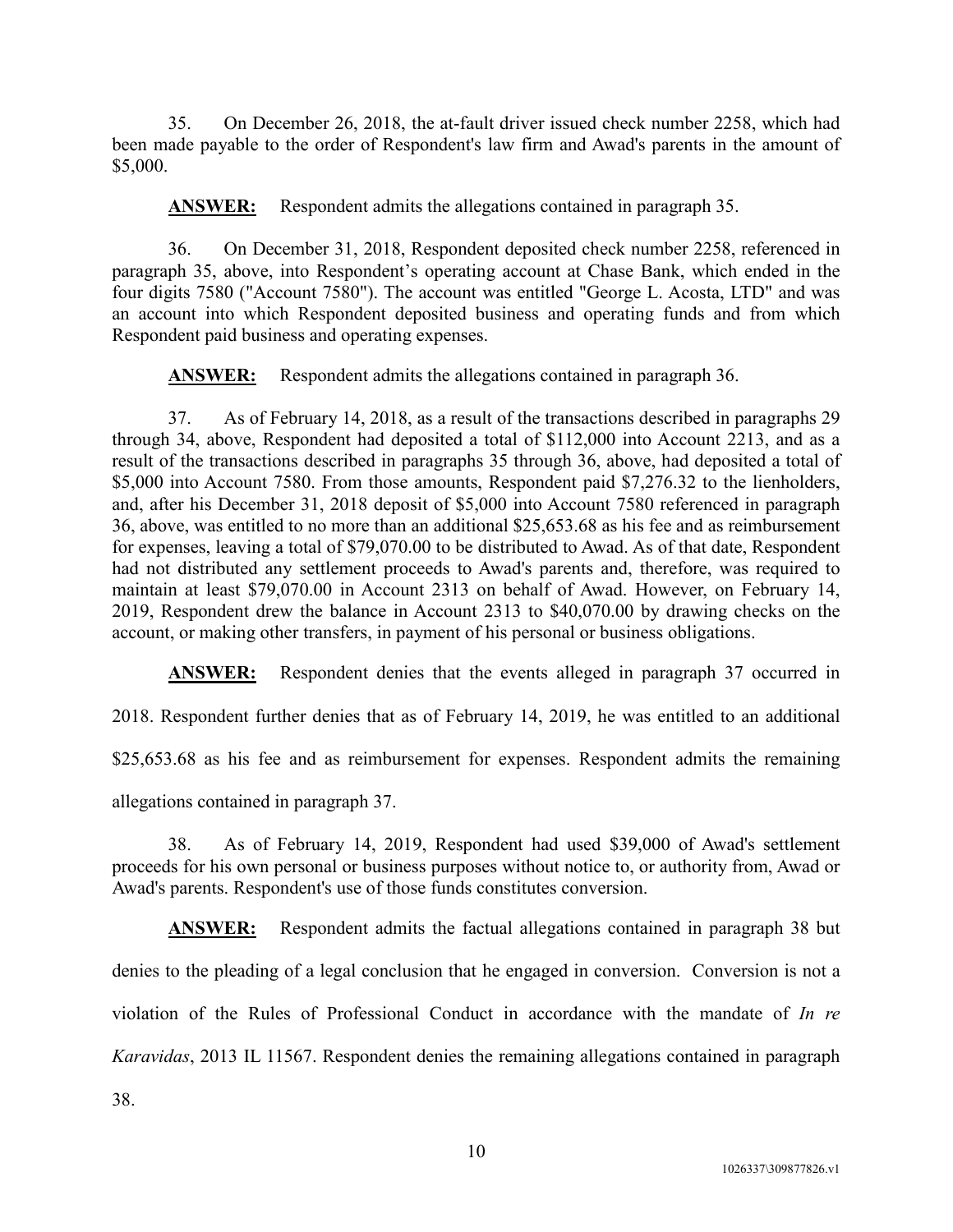39. At the time Respondent engaged in the conversion of those funds, Respondent knew that he was using the funds for his own personal or business purposes, and, in doing so, he acted dishonestly.

**ANSWER:** Respondent denies the allegations contained in paragraph 39.

40. By reason of the conduct described above, Respondent has engaged in the following misconduct:

- a. failure to hold property of clients or third persons that is in a lawyer's possession in connection with a representation separate from the lawyer's own property, by conduct including causing the balance in Account 2313 to fall below the amount then belonging to Samy Awad on February 14, 2019, thereby converting a total of \$39,000 that belonged to Samy Awad for his own personal or business purposes, in violation of Rule 1.15(a) of the Illinois Rules of Professional Conduct (2010); and
- b. conduct involving dishonesty, fraud, deceit, or misrepresentation by conduct including knowingly using a total of \$39,000 of Samy Awad's settlement funds for his own personal or business purposes, without authority, in violation of Rule 8.4(c) of the Illinois Rules of Professional Conduct (2010).

**ANSWER:** Respondent admits that he failed to hold property of clients that was in his

possession in connection with a representation separate from the his own property as required by

Rule 1.15(a), and caused the balance in Account 2313 to fall below the amount then belonging to

Samy Awad on February 14, 2019 for his own personal or business purposes. Respondent denies

each and every remaining allegation contained in paragraph 40.

#### COUNT IV

(Conversion of \$3,854.10 client funds – Jennifer Bomicino)

41. On January 26, 2018, Jennifer Bomicino ("Bomicino") was involved in an incident at a Jewel Osco store located in Elgin, Illinois. As a result of the incident, Bomicino sustained injuries and medical expenses.

**ANSWER:** Respondent admits the allegations contained in paragraph 41.

42. On November 9, 2018, Respondent and Bomicino agreed that Respondent would represent Bomicino in matters relating to the incident at Jewel Osco, referenced in paragraph 41, above. Respondent and Bomicino agreed that Respondent's receipt of a fee would be contingent upon Bomicino receiving a settlement or award from Jewel Osco or its insurers, and that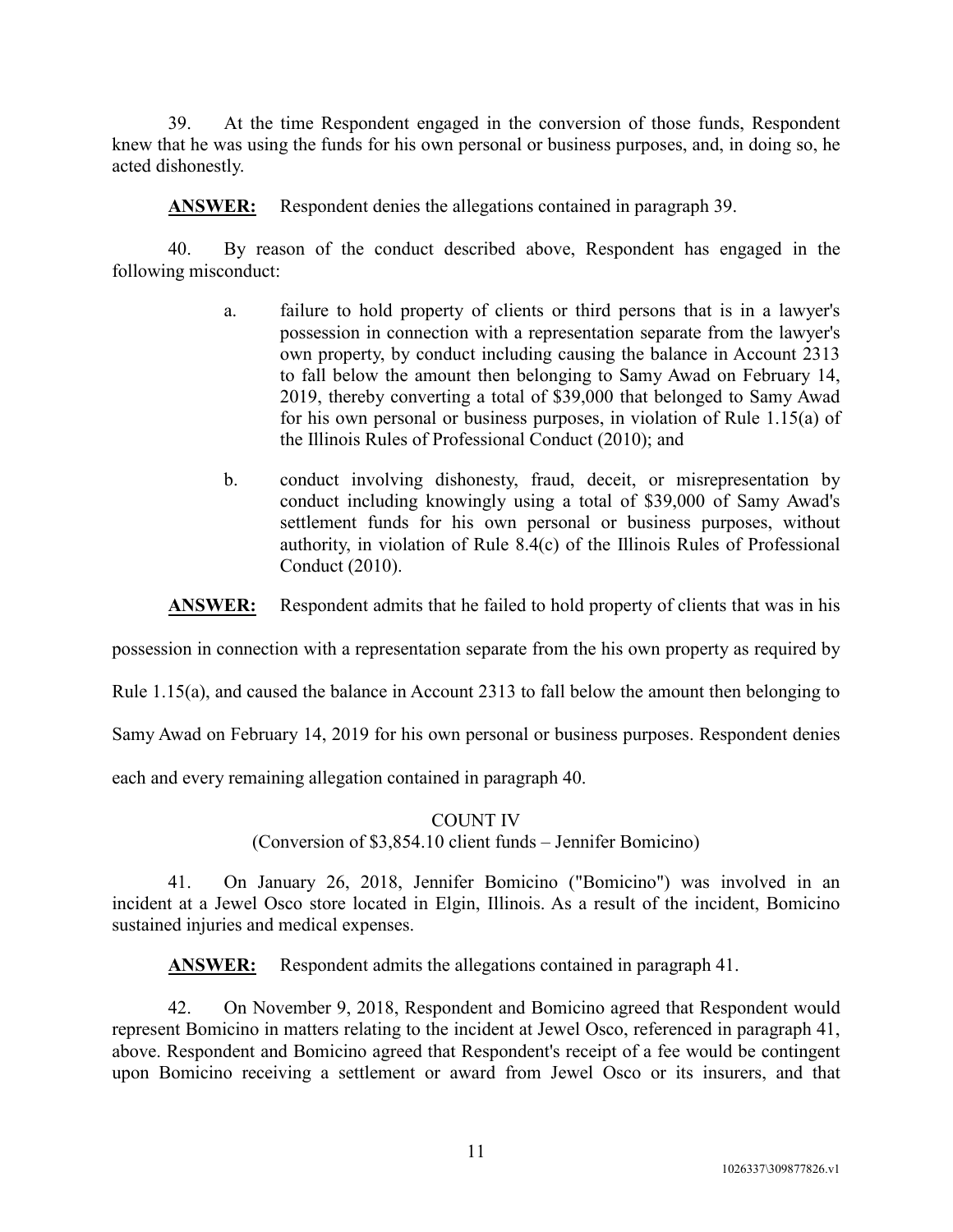Respondent would receive one-third of any recovery as his fee, plus any costs or expenses that he incurred.

**ANSWER:** Respondent admits the allegations contained in paragraph 42.

43. On or about June 11, 2019, Bomicino and Jewel Osco agreed to a settlement in relation to the claim arising out of the January 26, 2018 incident, referenced in paragraph 41, above, for a total settlement of \$100,000. Pursuant to the representation agreement referenced in paragraph 42, above, Respondent was entitled to receive no more than \$33,333.33 as his legal fee, plus an additional \$1,322.36 for any costs or expenses relating to the representation. Respondent agreed to reduce his fee to \$32,899.48, and distribute \$39,000 to Bomicino. Costco, Bomicino's employer which provided Bomicino disability benefits following the January 26, 2018 incident referenced in paragraph 41, above, asserted a subrogation lien on the settlement funds, claiming it was owed the remaining \$26,778.16.

**ANSWER:** Respondent admits the allegations contained in paragraph 43.

44. On June 14, 2019, Sedgwick, the insurance carrier for Jewel Osco, issued check number 02547207, which had been made payable to the order of Respondent's law firm and Bomicino in the amount of \$100,000.

**ANSWER:** Respondent admits the allegations contained in paragraph 44.

45. On June 18, 2019, Respondent deposited check number 02547207, referenced in paragraph 44, above, into Account 2313.

**ANSWER:** Respondent admits the allegations contained in paragraph 45.

46. On June 22, 2019, Respondent issued check number 3217 on Account 2313, payable to the order of Jennifer Bomicino in the amount of \$39,000.

**ANSWER:** Respondent admits the allegations contained in paragraph 46.

47. On June 24, 2019, Bomicino, or someone on her behalf, negotiated check number 3217, and Bomicino received her \$39,000 share of the settlement proceeds.

**ANSWER:** Respondent admits the allegations contained in paragraph 47.

48. As of July 30, 2019, following the distribution described in paragraph 47, above, Respondent had not distributed \$26,778.16 to the lienholder Costco, and, therefore, was required to maintain at least \$26,778.16 in Account 2313 on behalf of Bomicino for the benefit of the lienholder, Costco. However, on July 30, 2019, before making any disbursement to Costco in satisfaction of the lien, Respondent drew the balance in Account 2313 to \$22,924.06 by drawing checks on the account, or making other transfers, in payment of his business or personal obligations.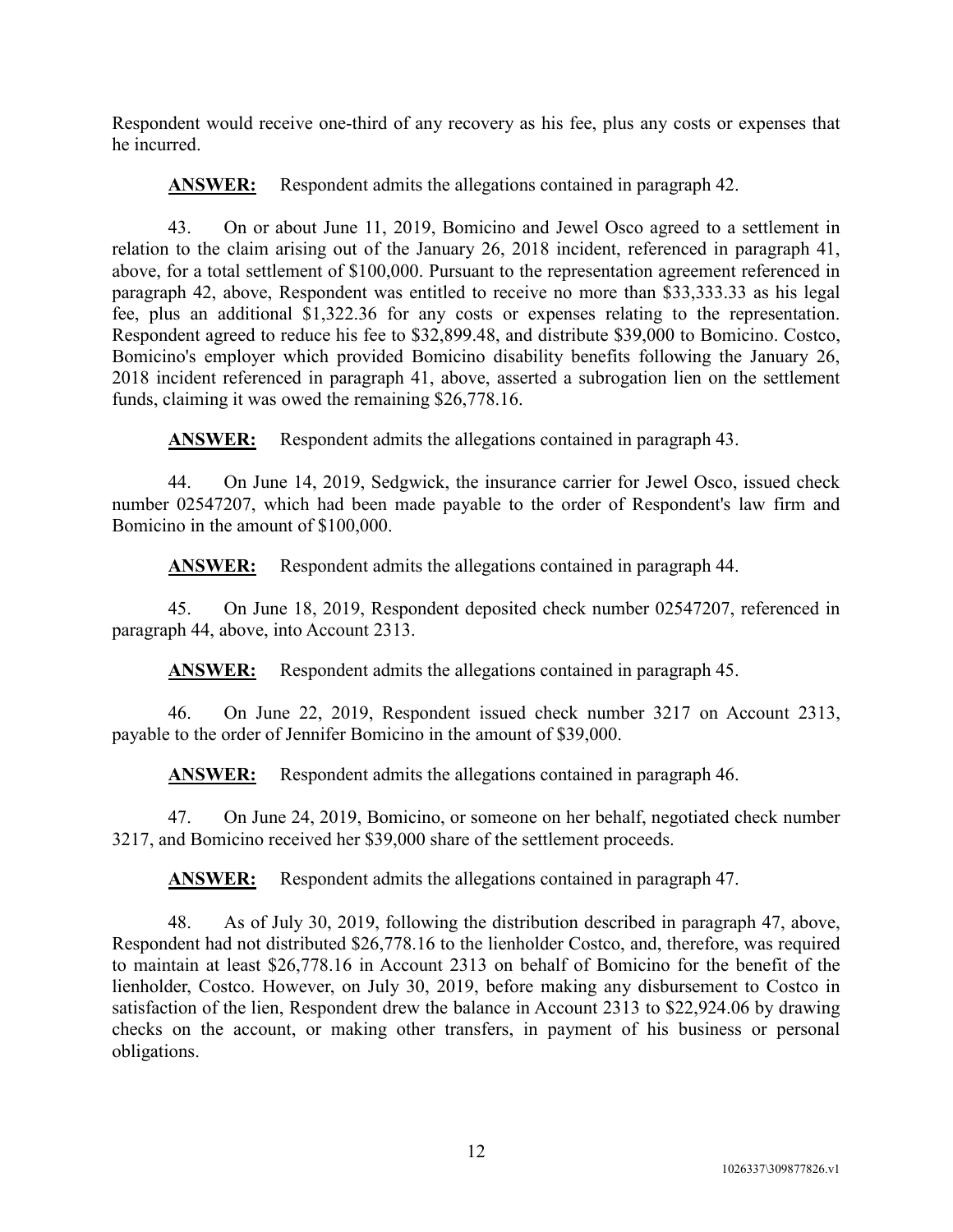**ANSWER:** Respondent admits that as of July 30, 2019, following the distribution described in paragraph 47, above, Respondent had not distributed \$26,778.16 to the lienholder Costco, and, therefore, was required to maintain at least \$26,778.16 in Account 2313 for the benefit of the lienholder, Costco. Respondent further admits that on July 30, 2019, before making any disbursement to Costco in satisfaction of the lien, Respondent drew the balance in Account 2313 to \$22,924.06 by drawing checks on the account, or making other transfers, in payment of his business or personal obligations. Respondent denies the remaining allegations contained in paragraph 48.

49. As of July 30, 2019, Respondent had used \$3,854.10 of Bomicino's remaining settlement funds for his own personal or business purposes without notice to, or authority from, Bomicino or Costco. Respondent's use of those funds constitutes conversion.

**ANSWER:** Respondent admits the factual allegations contained in paragraph 49 but denies to the pleading of a legal conclusion that he engaged in conversion. Conversion is not a violation of the Rules of Professional Conduct in accordance with the mandate of *In re Karavidas*, 2013 IL 11567. Respondent denies the remaining allegations contained in paragraph 49.

50. At the time Respondent engaged in the conversion of those funds, Respondent knew that he was using the funds for his own personal or business purposes, and, in doing so, he acted dishonestly.

**ANSWER:** Respondent denies the allegations contained in paragraph 50.

51. By reason of the conduct described above, Respondent has engaged in the following misconduct:

> a. failure to hold property of clients or third persons that is in a lawyer's possession in connection with a representation separate from the lawyer's own property, by conduct including causing the balance in Account 2313 to fall below the amount then belonging to Bomicino, on July 30, 2019, thereby converting a total of \$3,854.10 that belonged to Bomicino for his own personal or business purposes, in violation of Rule 1.15(a) of the Illinois Rules of Professional Conduct (2010); and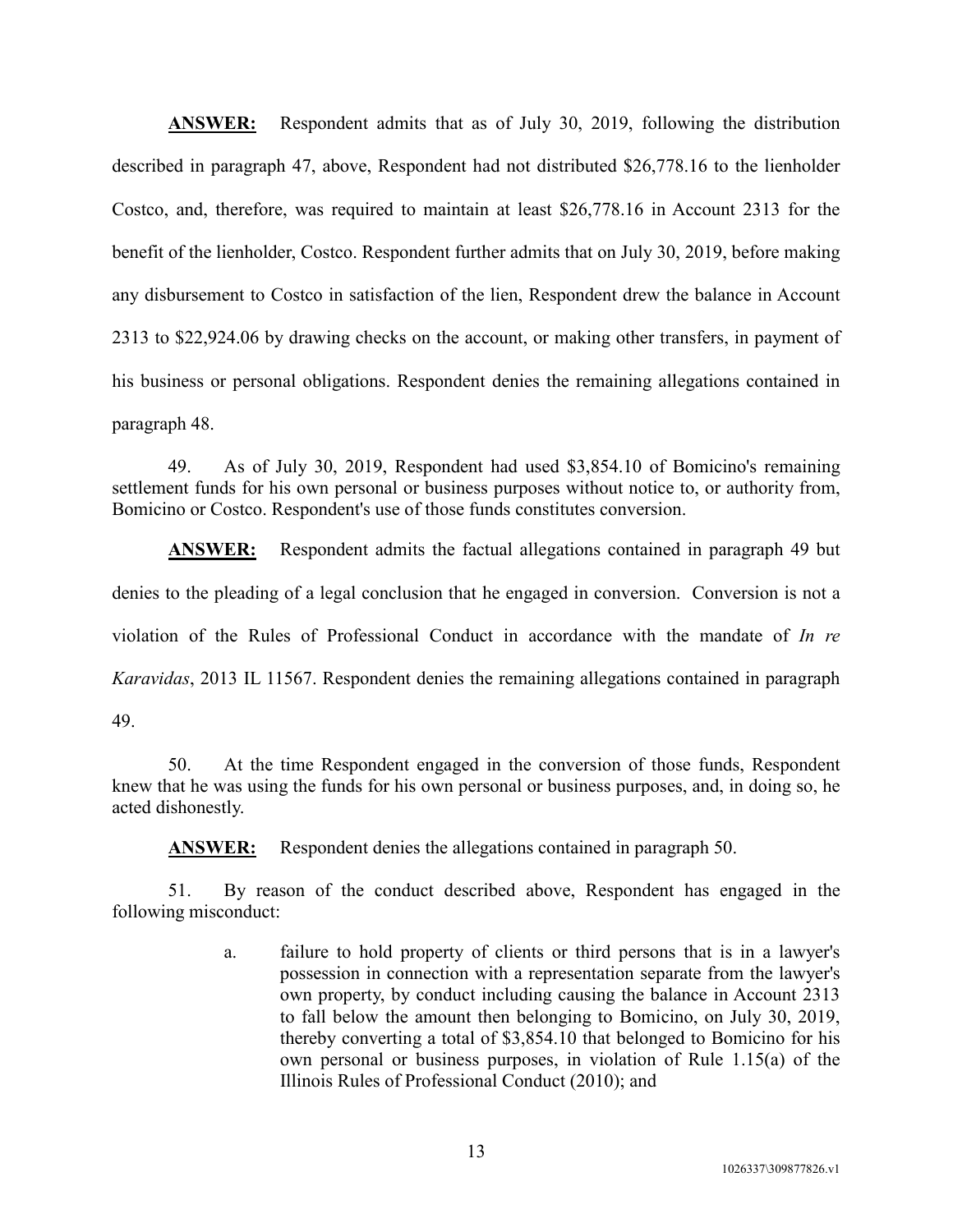b. conduct involving dishonesty, fraud, deceit, or misrepresentation, by conduct including knowingly using a total of \$3,854.10 of Bomicino's settlement funds for his own personal or business purposes, without authority, in violation of Rule 8.4(c) of the Illinois Rules of Professional Conduct (2010).

**ANSWER:** Respondent admits that he failed to hold property of third persons that

were in his possession in connection with a representation separate from his own property as

required by Rule 1.15(a), and caused the balance in Account 2313 to fall below the amount then

belonging to lienholders on July 30, 2019 for his own personal or business purposes. Respondent

denies each and every remaining allegation contained in paragraph 51.

### COUNT V *(Conversion of \$4,499.51 of client funds – Loretta Colosi)*

52. On or about April 15, 2019, Loretta Colosi ("Colosi") was involved in a motor vehicle collision in Vernon Hills, Illinois. As a result of the collision, Colosi sustained injuries and incurred medical expenses.

**ANSWER:** Respondent admits the allegations contained in paragraph 52.

53. On April 30, 2019, Respondent and Colosi agreed that Respondent would represent Colosi in matters relating to the incident referenced in paragraph 52, above. Respondent and Colosi agreed that Respondent's receipt of a fee would be contingent upon Colosi receiving an award or settlement from the responsible party or their insurer, and that Respondent would receive one-third of any recovery as his fee, plus any costs or expenses he incurred.

ANSWER: Respondent admits the allegations contained in paragraph 53.

54. On July 18, 2019, Colosi and the at-fault driver agreed to a settlement of the claim arising out of the April 15, 2019 collision referenced in paragraph 52, above, for a total settlement of \$25,000. Pursuant to the representation agreement referenced in paragraph 53, above, Respondent was entitled to \$8,333.33 as his legal fee. However, Respondent agreed to reduce his fee to \$7,500, and waive reimbursement for costs and expenses. Colosi was entitled to \$7,500 of the settlement funds, and various lienholders were entitled to the remaining \$10,000.

**ANSWER:** Respondent admits the allegations contained in paragraph 54.

55. On August 8, 2019, Lighthouse Casualty, the at-fault driver's insurance carrier, issued check number 46112, which had been made payable to the order of Respondent's law firm and Colosi in the amount of \$25,000.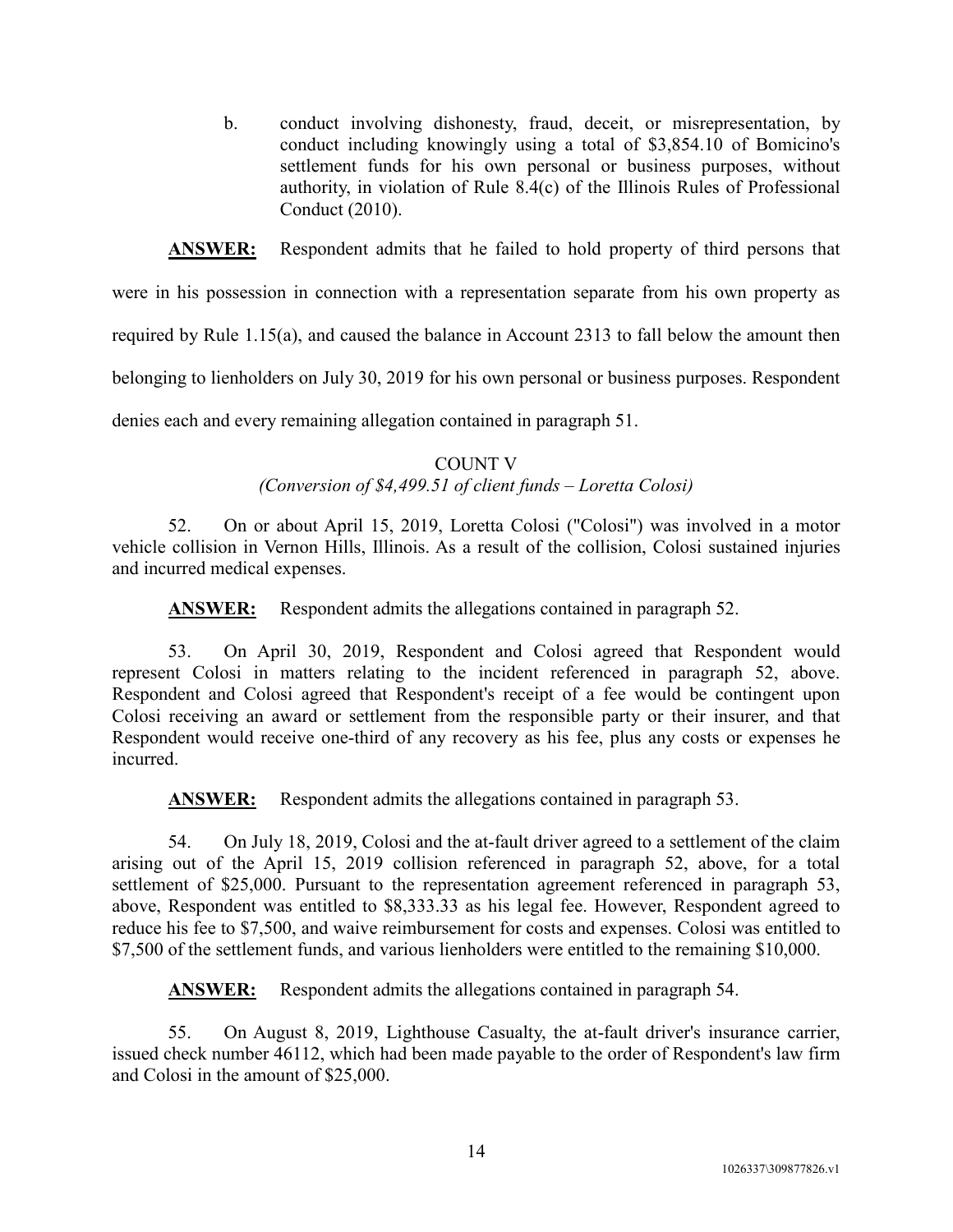**ANSWER:** Respondent admits the allegations contained in paragraph 55.

56. On August 16, 2019, Respondent deposited check number 46112, referenced in paragraph 55, above, into Account 2313.

**ANSWER:** Respondent admits the allegations contained in paragraph 56.

57. On August 23, 2019, Respondent issued check number 3223 on Account 2313, payable to the order of Colosi in the amount of \$7,500.

**ANSWER:** Respondent admits the allegations contained in paragraph 57.

58. On August 27, 2019, Colosi, or someone on Colosi's behalf, negotiated check number 3223, referenced in paragraph 57, above, and Colosi received her \$7,500 share of the settlement proceeds. Following the payment, and taking into account Respondent's fees of \$7,500, Respondent continued to be entrusted with \$10,000 from the settlement proceeds that were due to Colosi's lienholders.

**ANSWER:** Respondent admits the allegations contained in paragraph 58.

59. On September 11, 2019, Respondent issued check number 3226 on Account 2313, payable to the order of Northwest Community Hospital in the amount of \$5,000. Northwest Community Hospital possessed a lien on Colosi's settlement funds arising from medical treatment it provided to Colosi as a result of the April 15, 2019 collision referenced in paragraph 52, above. In the memo line of check number 3226, Respondent typed "Colosi – N.W. Comm. Hosp. Lien pay-off."

**ANSWER:** Respondent admits the allegations contained in paragraph 59.

60. On or about September 18, 2019, Northwest Community Hospital, or someone on Northwest Community Hospital's behalf, negotiated check number 3226, referenced in paragraph 62, above.

ANSWER: Respondent admits the allegations contained in paragraph 60.

61. As of October 23, 2019, following the distributions described in paragraphs 57 and 59, above, Respondent had not distributed \$5,000 to remaining lienholders and, therefore, was required to maintain at least \$5,000 in Account 2313 on behalf of Colosi and remaining lienholders. However, on October 23, 2019, Respondent drew the balance in Account 2313 to \$500.49 by drawing checks on the account, or making other transfers, in payment of his business or personal obligations.

**ANSWER:** Respondent admits that as of October 23, 2019, following the distributions

described in paragraphs 57 and 59, above, he had not distributed \$5,000 to remaining lienholders

and, therefore, was required to maintain at least \$5,000 in Account 2313 on behalf of the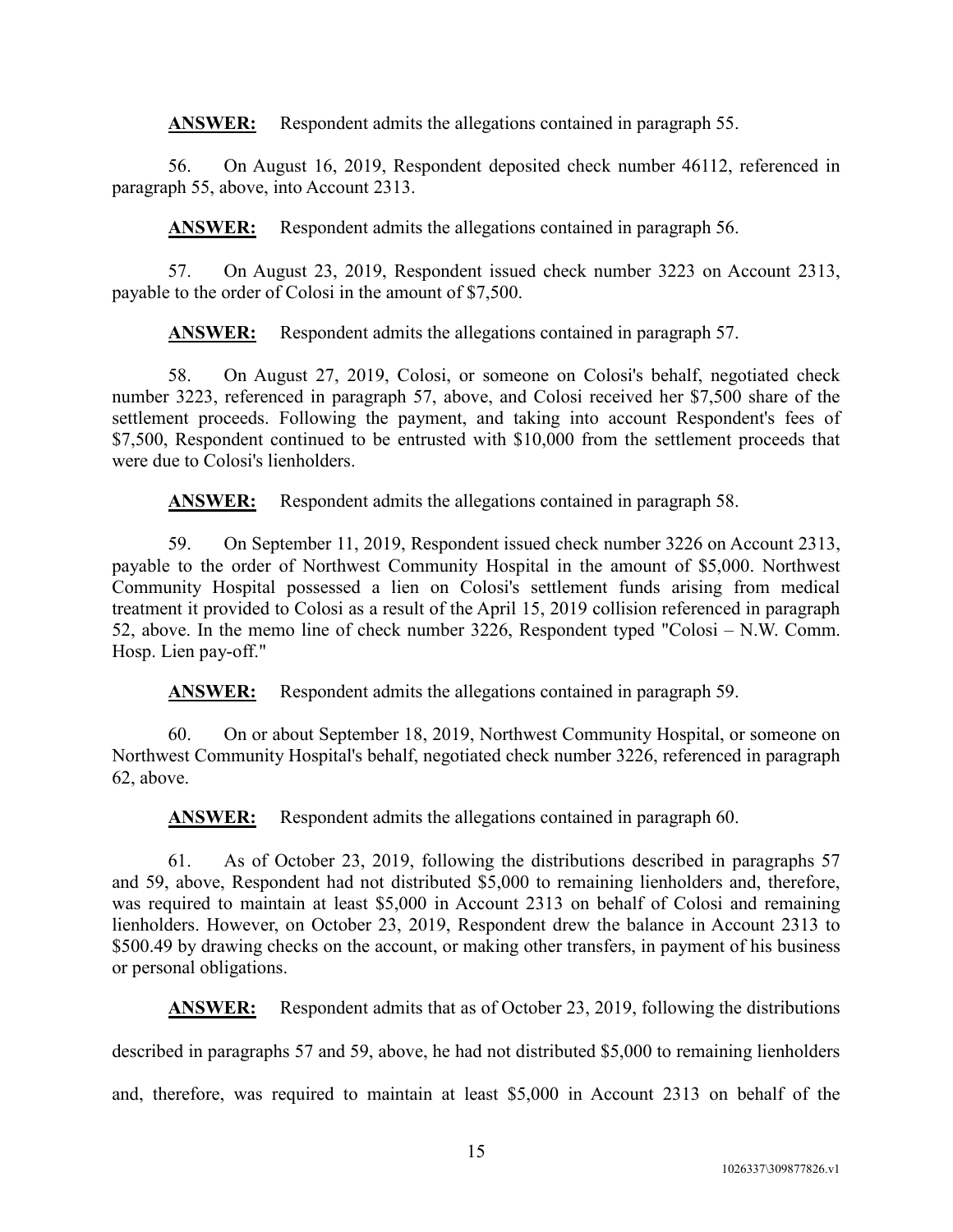remaining lienholders. Respondent admits that on October 23, 2019, he drew the balance in Account 2313 to \$500.49 by drawing checks on the account, or making other transfers, in payment of his business or personal obligations. Respondent denies the remaining allegations contained in paragraph 61.

62. As of October 23, 2019, Respondent had used \$4,499.51 of Colosi's remaining settlement proceeds for his own personal or business purposes without notice to, or authority from, Colosi or remaining lienholders. Respondent's use of those funds constitutes conversion.

**ANSWER:** Respondent admits the factual allegations contained in paragraph 62 but denies to the pleading of a legal conclusion that he engaged in conversion. Conversion is not a violation of the Rules of Professional Conduct in accordance with the mandate of *In re Karavidas*, 2013 IL 11567. Respondent denies the remaining allegations contained in paragraph 62.

63. At the time Respondent engaged in the conversion of those funds, Respondent knew that he was using the funds for his own personal or business purposes, and, in doing so, he acted dishonestly.

**ANSWER:** Respondent denies the allegations contained in paragraph 63.

64. By reason of the conduct described above, Respondent has engaged in the following misconduct:

- a. failure to hold property of clients or third persons that is in a lawyer's possession in connection with a representation separate from the lawyer's own property, by conduct including causing the balance in Account 2313 to fall below the amount then belonging to Loretta Colosi on October 23, 2019, thereby converting a total of \$4,499.51 that belonged to Colosi for his own personal or business purposes, in violation of Rule 1.15(a) of the Illinois Rules of Professional Conduct (2010); and
- b. conduct involving dishonesty, fraud, deceit, or misrepresentation, by conduct including knowingly using a total of \$4,499.51 of Loretta Colosi's settlement funds for his own personal or business purposes, without authority, in violation of Rule 8.4(c) of the Illinois Rules of Professional Conduct (2010).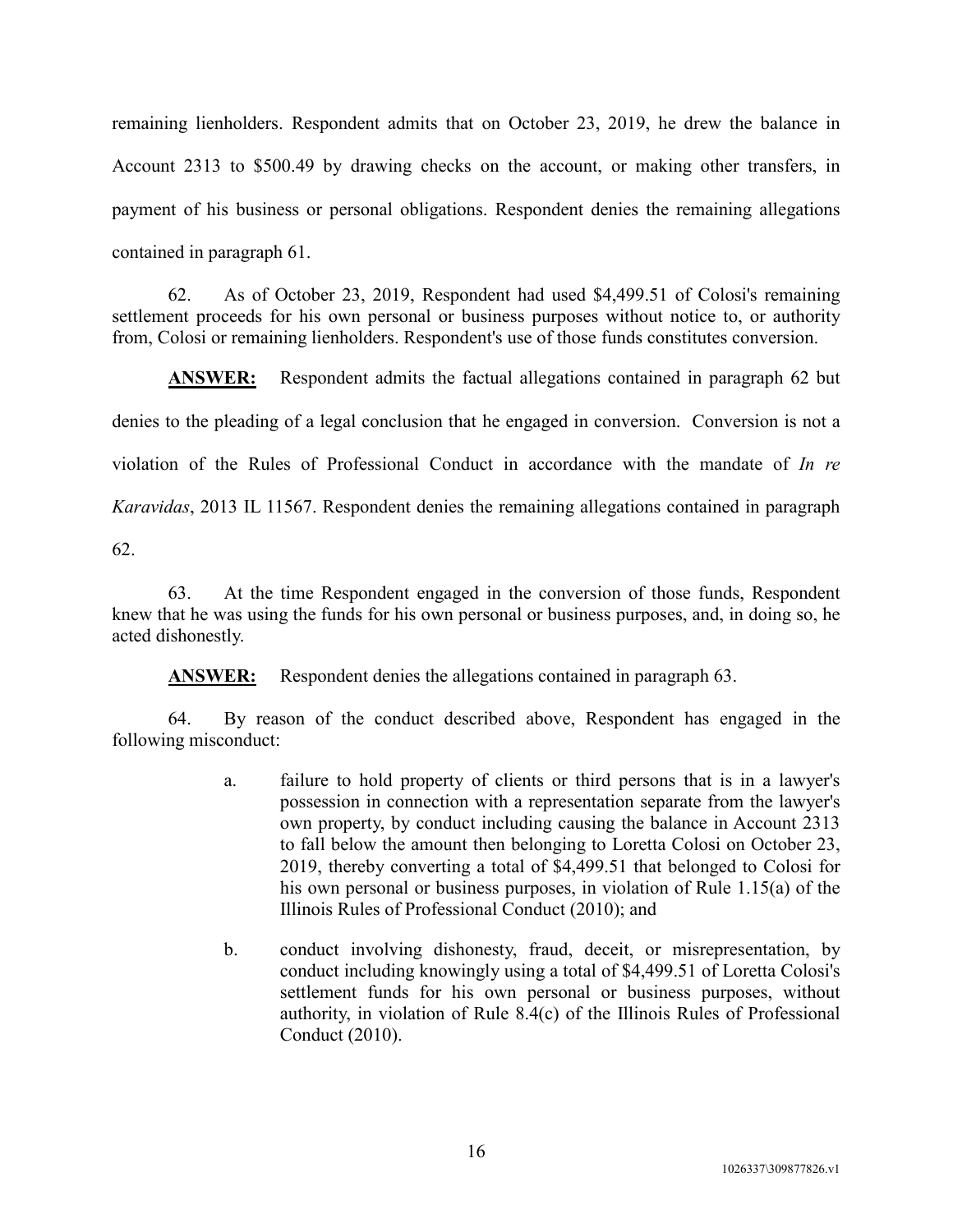**ANSWER:** Respondent admits that he failed to hold property of third persons that was in his possession in connection with a representation separate from his own property as required by Rule 1.15(a), and caused the balance in Account 2313 to fall below the amount then belonging to lienholders on October 23, 2019 for his own personal or business purposes. Respondent denies each and every remaining allegation contained in paragraph 64.

# COUNT VI

*(Conversion of \$14,375.61 of client funds – William Demmon)*

65. On or about August 10, 2018, William Demmon ("Demmon") was involved in a bicycle collision in St. Charles, Illinois. As a result of the collision, Demmon sustained injuries and incurred medical costs.

**ANSWER:** Respondent admits the allegations contained in paragraph 65.

66. On August 8, 2019, Demmon and Respondent agreed that Respondent would represent Demmon in matters relating to the incident referenced in paragraph 65, above. Demmon and Respondent agreed that Respondent's receipt of a fee would be contingent upon Demmon receiving an award or settlement from the responsible party or their insurer, and that Respondent would receive one-third of any recovery as his fee, plus any costs and expenses he incurred.

**ANSWER:** Respondent admits the allegations contained in paragraph 66.

67. On September 12, 2019, Demmon and the at-fault driver agreed to a settlement of the claim referenced in paragraph 65, above, for a total settlement of \$25,000. Pursuant to the representation agreement referenced in paragraph 66, above, Respondent was entitled to no more than \$8,333.33 for his legal fee, plus an additional \$214.39 as reimbursement for costs or expenses relating to the representation. Medicare, Demmon's health insurance provider which paid for medical treatment Demmon received as a result of the August 10, 2018 collision referenced in paragraph 65, above, asserted a subrogation lien on the settlement funds in the amount of \$1,576.18. Demmon was entitled to receive the remaining \$14,876.10.

**ANSWER:** Respondent admits the allegations contained in paragraph 67.

68. On September 17, 2019, USAA, the at-fault driver's insurance carrier, issued check number 0026410249, which had been made payable to the order of Respondent's law firm and Demmon in the amount of \$22,537.22. USAA withheld \$2,462.78 of the \$25,000 settlement to resolve Medicare's lien on Demmon's settlement proceeds, referenced in paragraph 67, above.

**ANSWER:** Respondent admits the allegations contained in paragraph 68.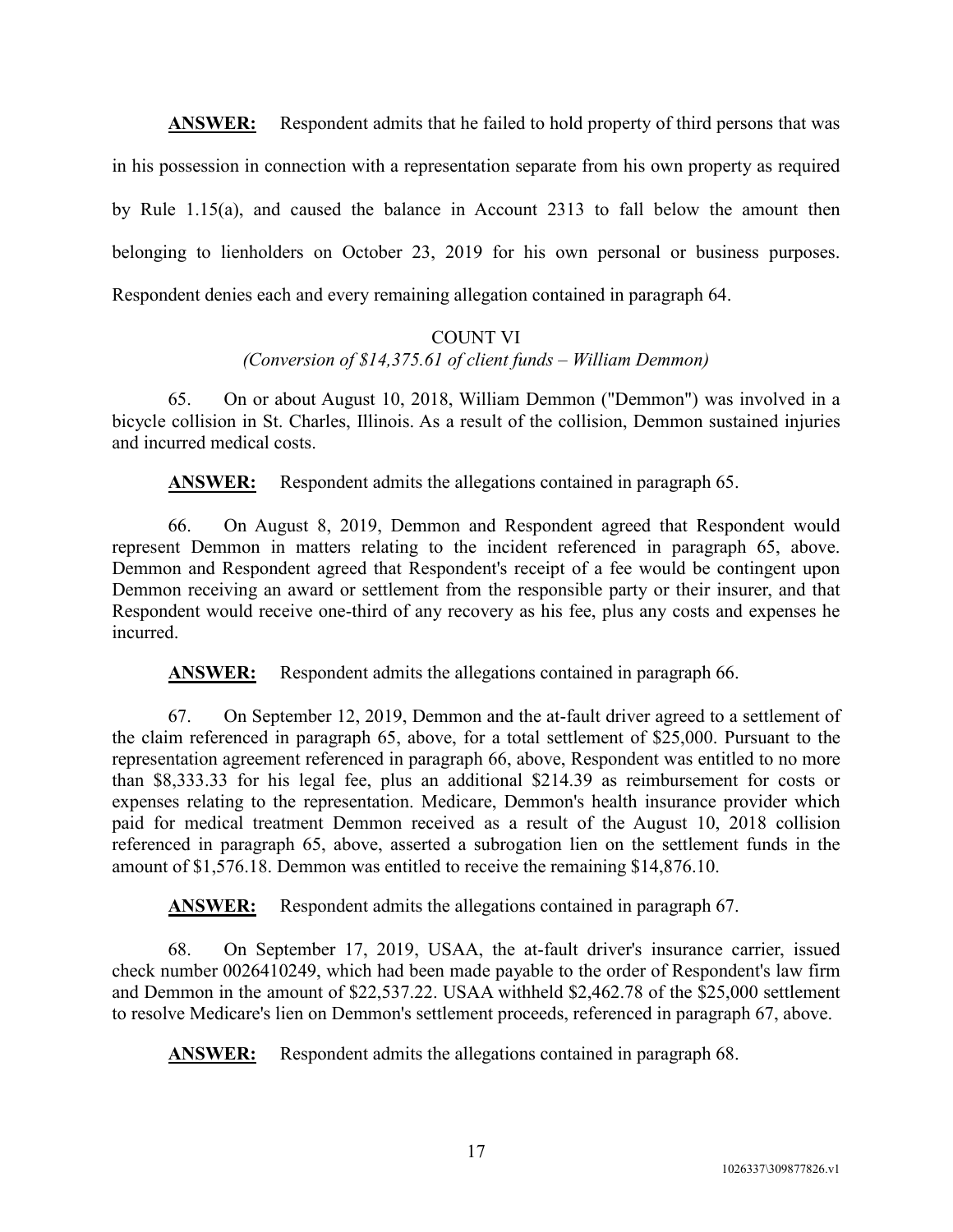69. On September 18, 2019, Respondent deposited check number 0026410249 into Account 2313.

**ANSWER:** Respondent admits the allegations contained in paragraph 69.

70. At some time between September 7, 2019 and October 8, 2019, USAA paid Medicare \$1,576.18 in full satisfaction of Medicare's lien, referenced in paragraph 67, above.

ANSWER: Respondent admits the allegations contained in paragraph 70.

71. On October 8, 2019, USAA issued check 0026614649, which had been made payable to the order of Respondent's law firm and Demmon in the amount of \$886.60, comprising the balance of funds due pursuant to the settlement agreement referenced in paragraph 67, above.

**ANSWER:** Respondent admits the allegations contained in paragraph 71.

72. On October 16, 2019, Respondent deposited check number 0026410249 into Account 2313.

**ANSWER:** Respondent admits the allegations contained in paragraph 72.

73. As of October 16, 2019, Respondent had deposited a total of \$23,423.82 into Account 2313 in connection with his representation of Demmon, and was due no more than \$8,547.72 as his fee and as reimbursement of expenses. As a result, as of that date, Respondent was required to maintain at least \$14,876.10 in Account 2313 until disbursement of Demmon's settlement proceeds to Demmon.

**ANSWER:** Respondent denies that as of October 16, 2019, he was due no more than

\$8,547.72 as his fee and as reimbursement of expenses. Respondent admits the remaining

allegations contained in paragraph 71.

74. On October 23, 2019, prior to making any disbursement of Demmon's settlement funds to Demmon, Respondent drew the balance in Account 2313 to \$500.49.

**ANSWER:** Respondent admits the allegations contained in paragraph 74.

75. As of October 23, 2019, Respondent had used \$14,375.61 of Demmon's settlement proceeds funds for his own personal or business purposes without notice to, or authority from, Demmon. Respondent's use of those funds constitutes conversion.

**ANSWER:** Respondent admits the factual allegations contained in paragraph 75 but denies to the pleading of a legal conclusion that he engaged in conversion. Conversion is not a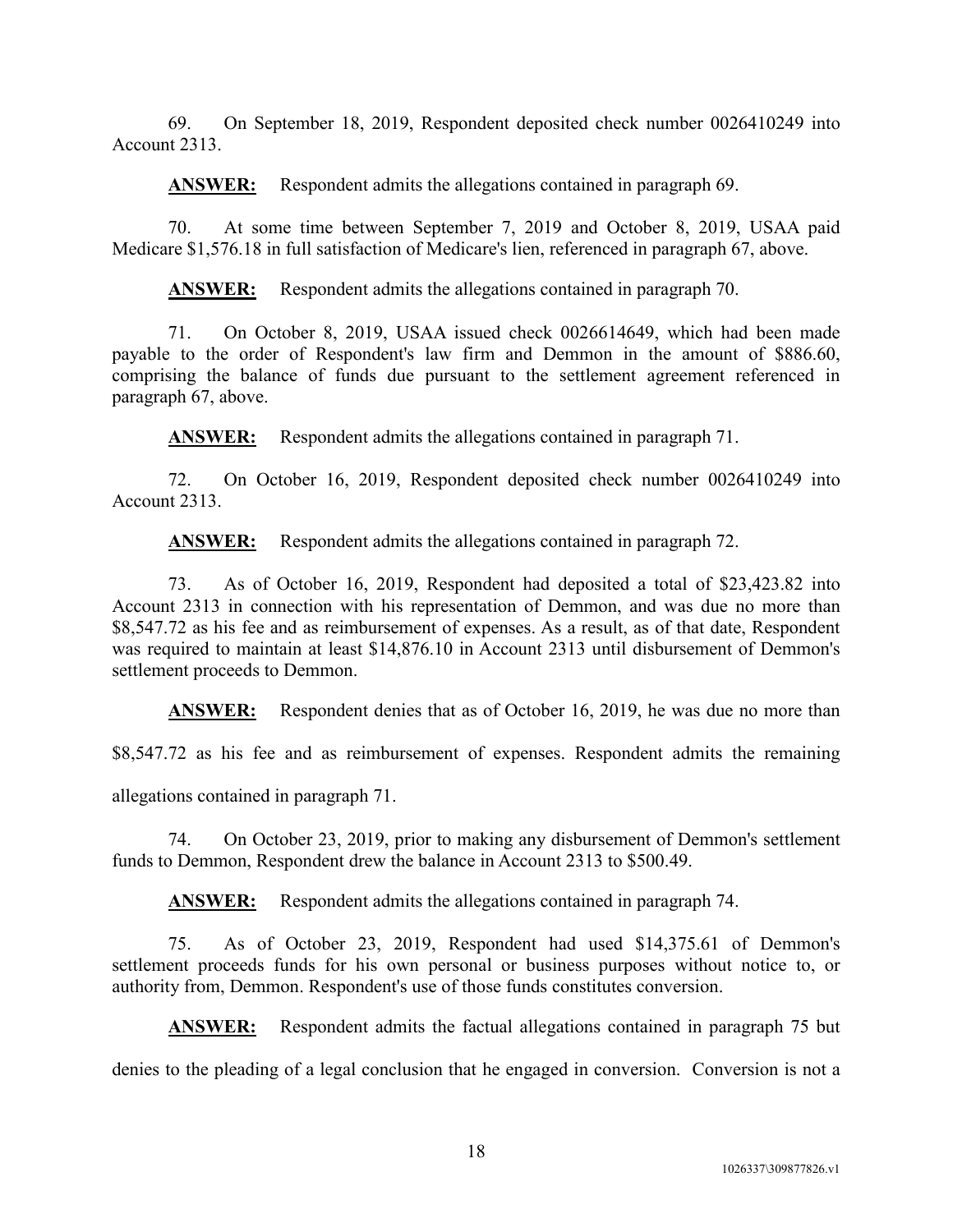violation of the Rules of Professional Conduct in accordance with the mandate of *In re Karavidas*, 2013 IL 11567. Respondent denies the remaining allegations contained in paragraph 75.

76. At the time Respondent engaged in the conversion of those funds, Respondent knew that he was using the funds for his own personal or business purposes, and, in doing so, he acted dishonestly.

**ANSWER:** Respondent denies the allegations contained in paragraph 76.

77. By reason of the conduct described above, Respondent has engaged in the following misconduct:

- a. Failure to hold property of clients or third persons that is in a lawyer's possession in connection with a representation separate from the lawyer's own property, by conduct including causing the balance in Account 2313 to fall below the amount then belonging to William Demmon on October 23, 2019, thereby converting a total of \$14,375.61 that belonged to Demmon for his own personal or business purposes, in violation of Rule 1.15(a) of the Illinois Rules of Professional Conduct (2010); and
- b. Conduct involving dishonesty, fraud, deceit, or misrepresentation, by conduct including knowingly using a total of \$14,375.61 of William Demmon's settlement funds for his own personal or business purposes, without authority, in violation of Rule 8.4(c) of the Illinois Rules of Professional Conduct (2010).

**ANSWER:** Respondent admits that he failed to hold property of clients that was in his

possession in connection with a representation separate from the his own property as required by

Rule 1.15(a), and caused the balance in Account 2313 to fall below the amount then belonging to

William Demmon on October 23, 2019 for his own personal or business purposes. Respondent

denies each and every remaining allegation contained in paragraph 77.

# **PROFESSIONAL BACKGROUND**

Pursuant to Commission Rule 231, Respondent states that he was licensed to practice law in the State of Illinois on May 12, 1989. Respondent is admitted to practice in the Northern and Central Districts of the Illinois Federal District Courts, and the United States Supreme Court.